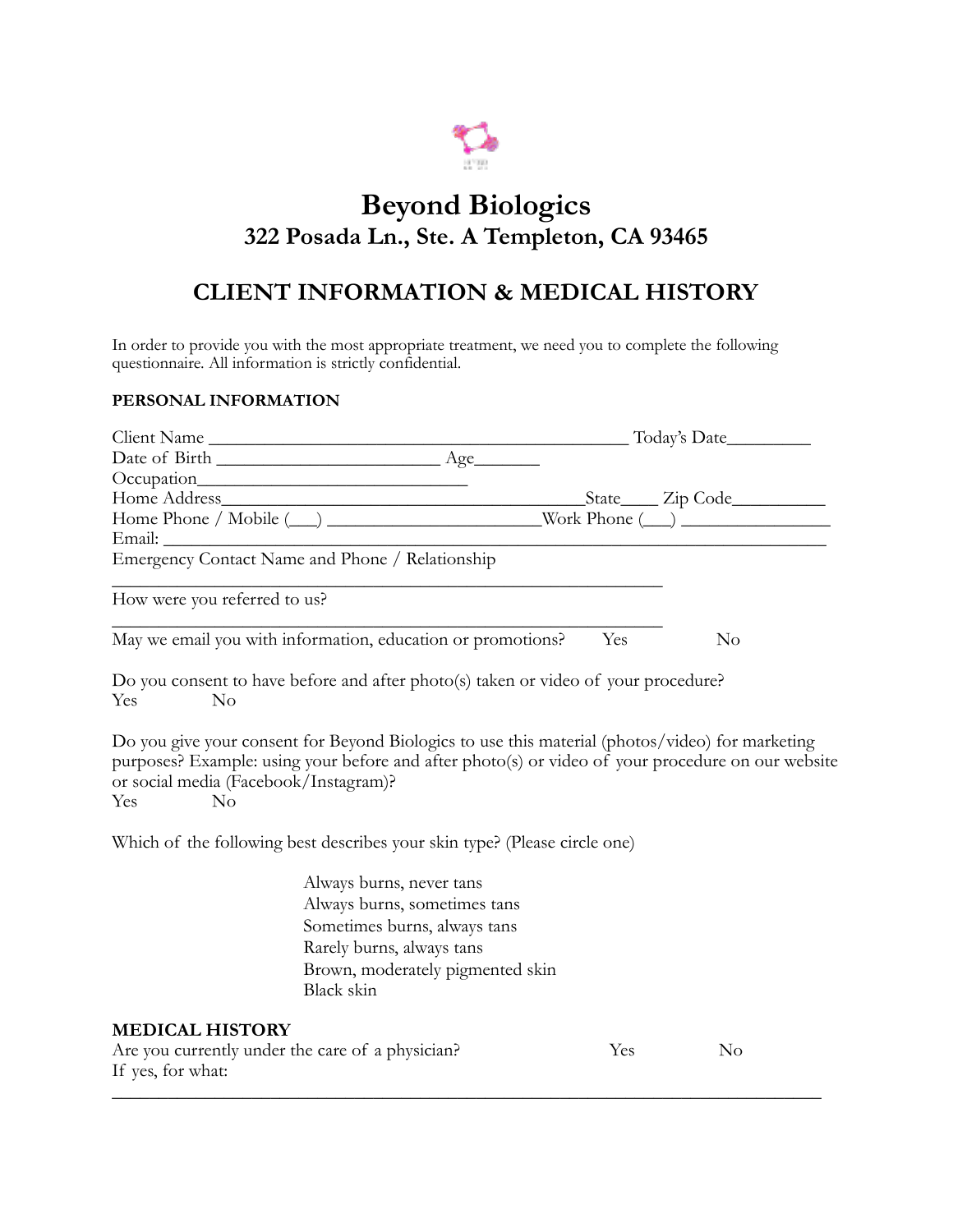| Are you currently under the care of a dermatologist?<br>If yes, for what:                                                                                                                                                                                                                                              |            | Yes            | No  |                |
|------------------------------------------------------------------------------------------------------------------------------------------------------------------------------------------------------------------------------------------------------------------------------------------------------------------------|------------|----------------|-----|----------------|
| Do you have any of the following medical conditions? (Please circle all that apply)                                                                                                                                                                                                                                    |            |                |     |                |
| Cancer/Diabetes/High blood pressure/Herpes/Arthritis/Cold sores/Keloid scarring<br>Skin disease/Skin lesions/Seizure disorder/Hepatitis/Hormone imbalance/Thyroid imbalance<br>Blood clotting abnormalities/Any active infection                                                                                       |            |                |     |                |
| Do you have any other health problems or medical conditions? Please list:                                                                                                                                                                                                                                              |            |                |     |                |
| Do you have any drug allergies?                                                                                                                                                                                                                                                                                        | Yes        | N <sub>o</sub> |     |                |
| If yes, which drug and what was your reaction?                                                                                                                                                                                                                                                                         |            |                |     |                |
| Have you ever had an allergic reaction specifically to the following?  Yes<br>If so, please circle<br>Lidocaine                                                                                                                                                                                                        | Benzocaine | Tetracaine     |     | N <sub>o</sub> |
| <b>CURRENT MEDICATIONS</b>                                                                                                                                                                                                                                                                                             |            |                |     |                |
| <u> 1989 - Johann Harry Harry Harry Harry Harry Harry Harry Harry Harry Harry Harry Harry Harry Harry Harry Harry</u><br>Do you take any blood thinners?<br><b>HISTORY</b>                                                                                                                                             | Yes        | N <sub>0</sub> |     |                |
| Have you ever had laser hair removal?                                                                                                                                                                                                                                                                                  | Yes        | $\rm No$       |     |                |
| What line of skin care products are you currently using?                                                                                                                                                                                                                                                               |            |                |     |                |
| Do you regularly use sunscreen?                                                                                                                                                                                                                                                                                        | Yes        | $\rm No$       |     |                |
| If yes, what SPF?                                                                                                                                                                                                                                                                                                      |            |                |     |                |
| Have you received BOTOX, Dysport, or any form of injectable dermal filler such as (Hyaluronic<br>acid, Juvéderm products: Juvéderm XC, VOLUMA, VOLBELLA, VOLLURE, estylane products:<br>Restylane, Restylane Silk, Restylane Lyft, Restylane Refyne, and Restylane Defyne, Belotero Balance)<br>in the past six weeks? | Yes        | $\rm No$       |     |                |
| Do you get regular skin care treatments?                                                                                                                                                                                                                                                                               | Yes        | N <sub>0</sub> |     |                |
| If, yes which treatments?                                                                                                                                                                                                                                                                                              |            |                |     |                |
| Are you interested in a consultation with an aesthetician?                                                                                                                                                                                                                                                             |            |                | Yes | N <sub>o</sub> |